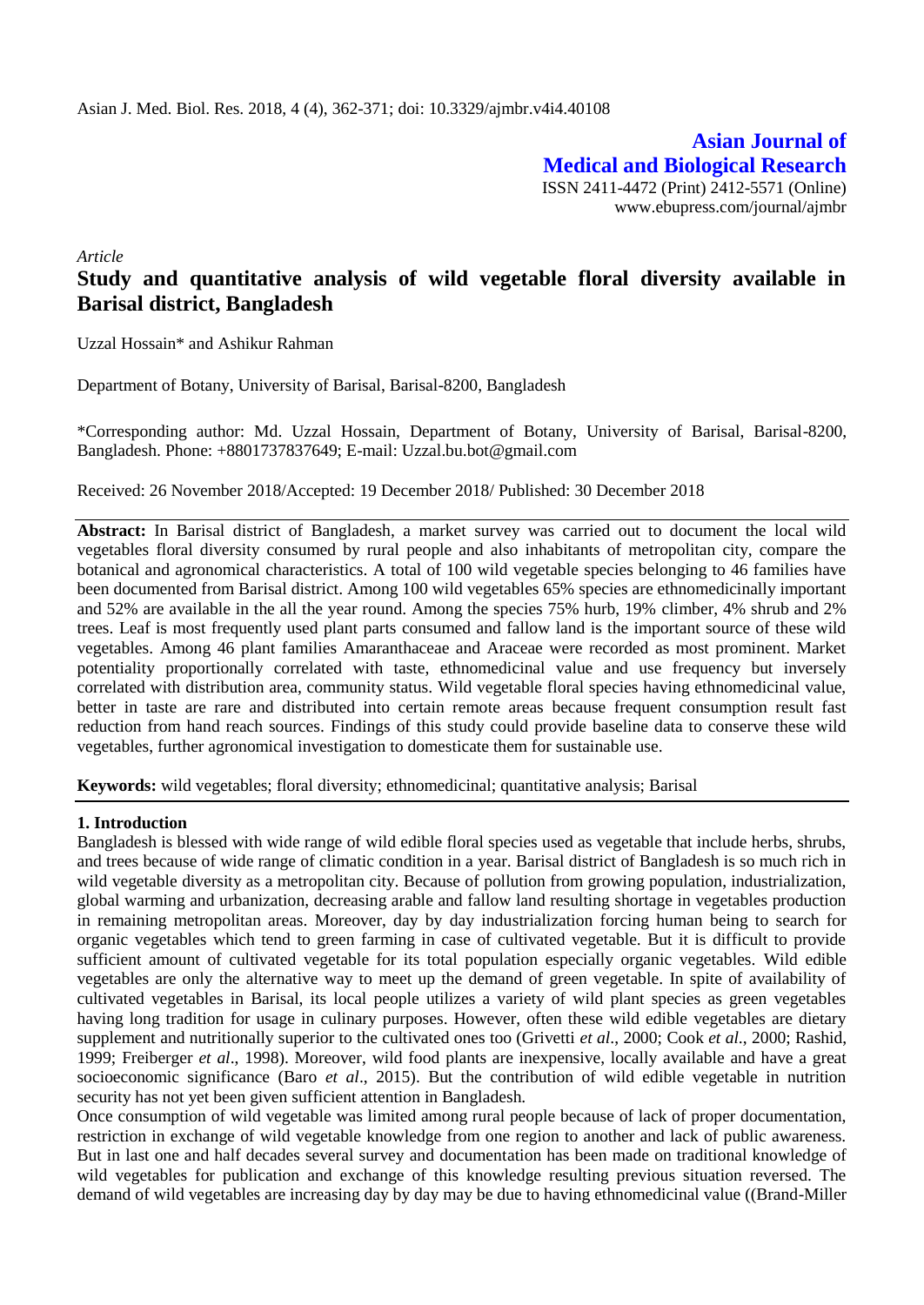*et al*., 1998), availability in all seasons, stress tolerant (Cook *et al*., 2000) and alternative source of vegetables especially organic vegetables. A large number of wild vegetables, medicinal plants and other wild resource

species are reported to be disappearing rapidly in Bangladesh due to reduction of natural habitats (FAO, 1984) by deforestation, agricultural land expansion, river erosion, over population. Information on the diversity, composition of wild vegetable flora and their structure is not well documented. Sajib *et al*. (2012), Majumdar *et al*. (2018), Abdullah *et al*. (2007, 2017), Rahman *et al*. (2015), Sarker *et al*. (2009), Khatun *et al*. (2013), Rashid *et al*. (1996) tried to make survey on wild vegetables in different parts of Bangladesh. But the findings of the aforementioned authors are limited and sporadic. However, for well documentation of knowledge on wild vegetables in many unexplored areas and communities remaining in the country is prerequisite to be revealed. In this point no study has been carried out on exploration, documentation and quantitative analyses of wild vegetables used by local people of Barisal district, Bangladesh. Therefore, the objectives of the present study include: to exploration of wild vegetable available in Barisal region, to identify the frequently consumed and marketed wild vegetable species by the local people, to document their traditional uses, to determine the consensus of medicinal uses, and finally to make a basis for future cultivation, conservation.

# **2. Materials and Methods**

## **2.1. Study area**

Barisal is under AEZ-13 named Ganges tidal floodplain and one of the riverine southern districts of Bangladesh lying between 22°27´ and 22°52´N and 90°01´ and 90°43´E. The greater part of this region has smooth relief having large areas of salinity, with medium to high organic matter containing non-calcareous grey floodplain soils (FAO, 1997). This district is demarked by Madaripur, Shariatpur and Chandpur districts on the north, Patuakhali, Barguna and Jhalkhati districts on the south, Bhola and Lakshmipur districts on the east, and Pirojpur, Jhalkhati and Gopalganj districts on the west. This district consists of 10 upazillas, viz., [Agailjhara,](https://en.wikipedia.org/wiki/Agailjhara_Upazila)  [Babuganj, Bakerganj,](https://en.wikipedia.org/wiki/Babuganj_Upazila) [Banaripara,](https://en.wikipedia.org/wiki/Banaripara_Upazila) [Barisal Sadar, Gaurnadi,](https://en.wikipedia.org/wiki/Barisal_Sadar_Upazila) [Hizla, Mehendiganj,](https://en.wikipedia.org/wiki/Hizla_Upazila) [Muladi a](https://en.wikipedia.org/wiki/Muladi_Upazila)nd Wazirpur (Figure 1). Roadsides, fallow land, banks of rivers and all homesteads are usually covered by dense floral variety of both wild and cultivated species of plants resulting biodiversity enrich as industrialization, urbanization less affects this metropolitan city. Local people from periphery of metropolitan area come to city markets to sell wild vegetables collected by them for livelihood.



**Figure 1. Study area.**

## **2.2. Vegetable samples and data collection**

From October 2017 to September 2018, twice in a season wild vegetables specimen, agronomical and botanical data associated with collected specimen were collected from the study area during periodical market surveys covering all the year round. The information related to wild vegetables obtained through local market survey and includes all higher plants and Pteridophytes, occurring wild in all available habitats. A total of 62 informants of all aged including both male and female of wild vegetables collectors and sellers have been interviewed from 26 local markets and public gathering places in Barisal district (Figure 2). During the survey information related to edibility of vegetables, parts used, taste status, market potentiality, availability status, harvesting season, ethnomedicinal value, sources of harvesting were recorded. The collected data were placed on to computer to prepare a database through Microsoft Excel. Specimens of each wild vegetables were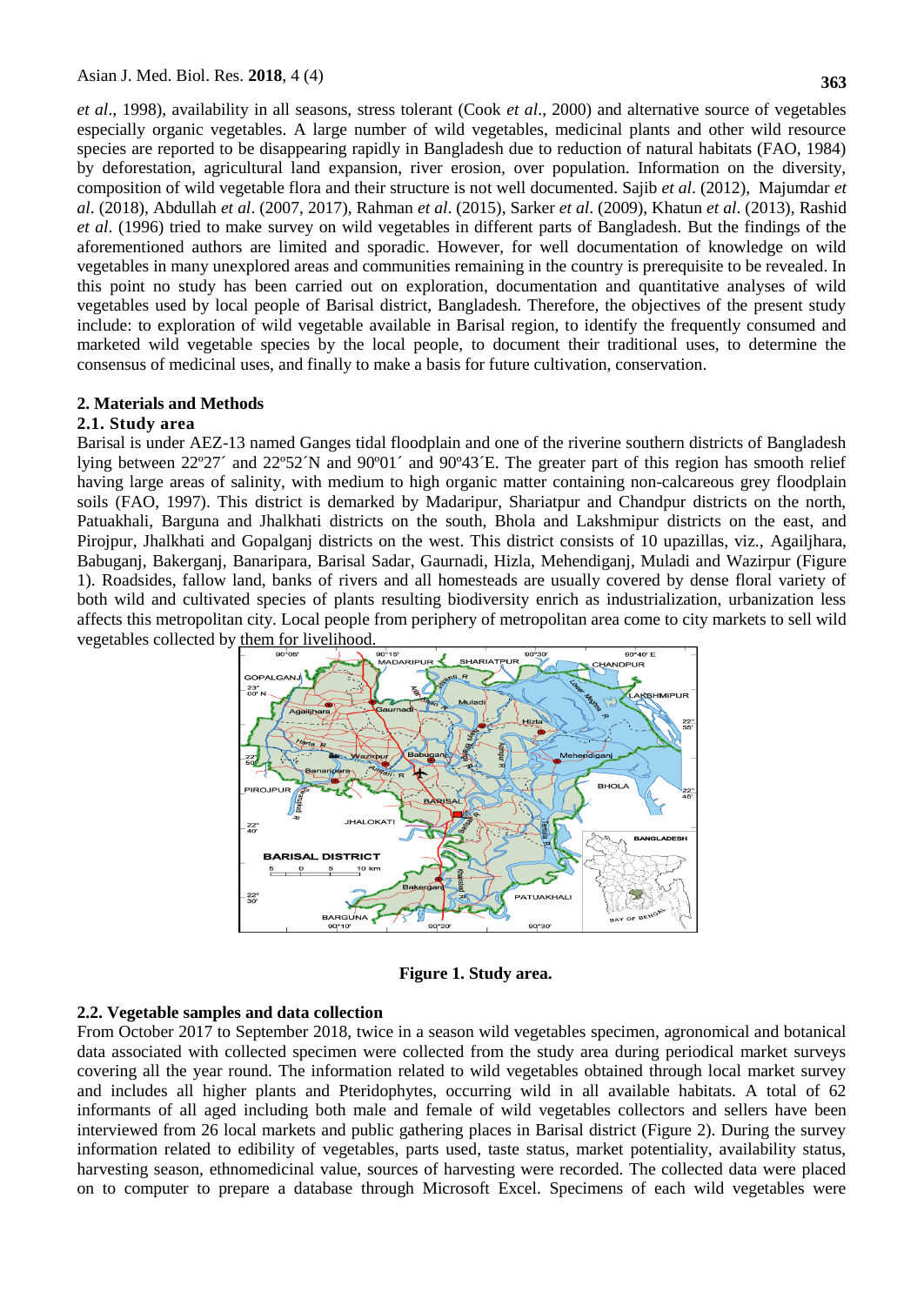collected, botanically analyzed and identified by experts using standard literature (Ahmed *et al*., 2007-2009). Voucher specimens were prepared using standard protocol (Hyland, 1972; Alexiades, 1996) and preserved at the Department of Botany, University of Barisal. The wild vegetables were enumerated alphabetically with their botanical name.



**Figure 2. Marketing of wild vegetables in different locations of Barisal metropolitan city.**

# **3. Results and Discussion**

# **3.1. Demographic characteristics of informants**

During survey just before the selling started face to face interviews were conducted for collection of detail demographic characteristics of informants. Among the informants age groups 46-60 was highly contributed (53.22%) compared to other groups (Table 1). This may be due to older people being experienced and get interested to sale wild vegetables suggesting that old people are aware of knowledge of uses and values of wild vegetables but young generation are not expert and not interested. Philips and Gentry (1993) showed that wild edible plant knowledge is gained early in life and increases only slowly with age. Bista (2004), Ladio *et al*. (2004) also found that the younger generation is not interested in such traditional ways as a result of acculturation. The small proportion of young generation documented in this survey were as helper of parents, some were due to lack of capital, some get engaged as family tradition, some were for livelihood, some were for more profit compared to sale cultivated vegetable, some were as part time income in leisure period. Female informant had higher contribution (69.35%) compared to male (Table 1). This result suggest that women are enrich in wild vegetables knowledge than men. Collection of homestead plant parts for cooking at different times of the year, sharing of kitchen knowledge among female from their early life may be reasons for this. Shava (2005) reported that women have more knowledge of vegetable compared to men due to division of domestic chores, while men may be more versed with knowledge of indigenous fruits and edible roots. In the point of education maximum informant were illiterate (54.83%) including both male and female (Table 1). This result indicates that young generation getting modern education but losing the knowledge of wild vegetables. As a result reluctance will be observed in case of wild vegetables consumption and marketing in future.

| Demographic parameter | <b>Demographic features</b> | Number of people | Percentage $(\% )$ |
|-----------------------|-----------------------------|------------------|--------------------|
| Age                   | 15-30                       | 12               | 19.35%             |
|                       | $31 - 45$                   | 17               | 27.42%             |
|                       | $46 - 60^{+}$               | 33               | 53.22%             |
| Gender                | Female                      | 43               | 69.35%             |
|                       | Male                        | 19               | 30.65%             |
| Education             | Able to read and write      | 9                | 14.52%             |
|                       | Elementary school           | 19               | 30.65%             |
|                       | Illiterate                  | 34               | 54.83%             |

**Table 1. Demographic profile of the informants included during survey**.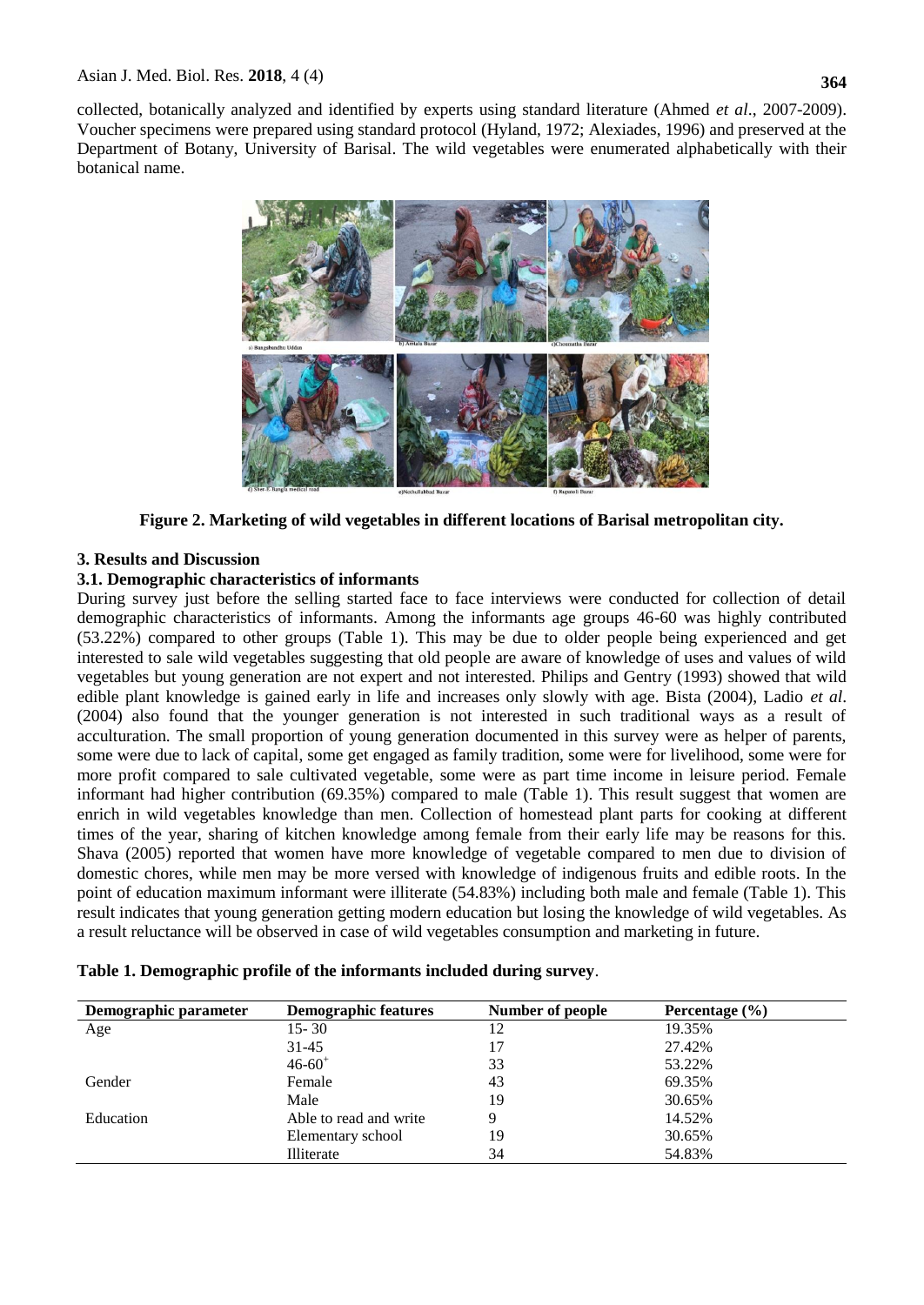#### **3.2. Diversity of wild vegetable-Habit, habitat, and parts used**

This study explored the rich floral diversity of wild vegetables and documented a total of 100 wild vegetables species belonging to 76 genera and 46 families of 39 angiospermic and 7 pteridophytic from the market survey (Table 2 and Table 3). This result indicates that southern part especially Barisal district of Bangladesh enjoy so rich wild floral diversity due to its diverged climatic condition resulting local people dependent upon its natural resources for any kind of wild plants needed for traditional purposes. With regard to family Amaranthaceae (11%) is highest contributed family in terms of number of species followed by Araceae (10%), , Asteraceae (6%), Euphorbiaceae, Nymphaeaceae (5%), Cucurbitaceae, Convolvulaceae, Lamiaceae, Apiaceae (each 4%), Dioscoriaceae, Fabaceae, Solanaceae (each 3%), Athyriaceae, Marsileaceae, Nyctaginaceae, Scrophulariaceae (each 2%) and remaining others family contributed 1% resulting total contribution 30% (Table 3). Sajib *et al*. (2012), Mojumdar *et al*. (2018), also found that Amaranthaceae, Araceae, Asteraceae, Euphorbiaceae, Convolvulaceae, Cucurbitaceae frequently used plant families in case of Sandwip Island, Chittagong and Rajshahi district of Bangladesh respectively. In the study the frequently reported species were herb (75 %), followed by climber (19 %), shrubs (4%), trees (2%) (Figure 3). Abdullah *et al*. (2007), Sajib *et al*. (2012), Mojumdar *et al*. (2018) also found herb is the most dominant life form of wild vegetable in the districts Mymensingh, Chittagong and Rajshahi respectively. Harvesting seasons of 48% wild vegetable floras is seasonal consisting of winter, summer, monsoon and remaining 52% are available in the all the year round (Figure 4). On the contrary winter is the most notable season of cultivated vegetables availability. Sajib *et al*. (2012), Abdullah *et al.* (2017) found that monsoon, winter season has high contribution in case of wild vegetables harvesting in Sandwip Island, Chittagong and Rangamati district of Bangladesh respectively. This variation is may be due to variation in climatic condition, vegetation diversity. Leaves are the dominant with 60% contribution followed by fruit 10.4%, rhizome 6.1%, petiole 7.8%, stem 2.6%, aerial portion 5.2%, seed, stolon and bulbil, (each 1.7%) root, flower and shoot (each 0.9%), in the context of parts used (Figure 5). Sajib *et al.* (2012), Mojumdar *et al*. (2018), Abdullah *et al*. (2007, 2017) also found that leaf is the dominantly consumed plant parts during their survey in Sandwip Isalnd, Chittagong, Rajshahi, Mymensingh and Rangamati district of Bangladesh respectively. Following features of leaf as vegetative organ available at any season, mostly active portion for bioactive compound, easily harvestable may be responsible for leaf as dominant among parts used. All these plants were collected from wild habitat and highest number of wild vegetables were collected from fallow land 38%, followed by riverside 27%, bushes 22%, Roadsides 11%, and crop fields 2 % of the total species (Figure 6). Sajib *et al.* (2012) found the maximum contribution of fallow land as source of wild vegetable in Sandwip Island, Chittagong, Bangladesh. So fallow land are important source of wild vegetables available in all the year round in Bangladesh. So it is an important source for daily nutrition index. So conservation of fallow land is highly recommended to meet up the daily vegetable demand especially wild vegetables.



**Figure 3. Comparative contribution of each plant habit.**



**Figure 4. Comparative study on seasional availibility.**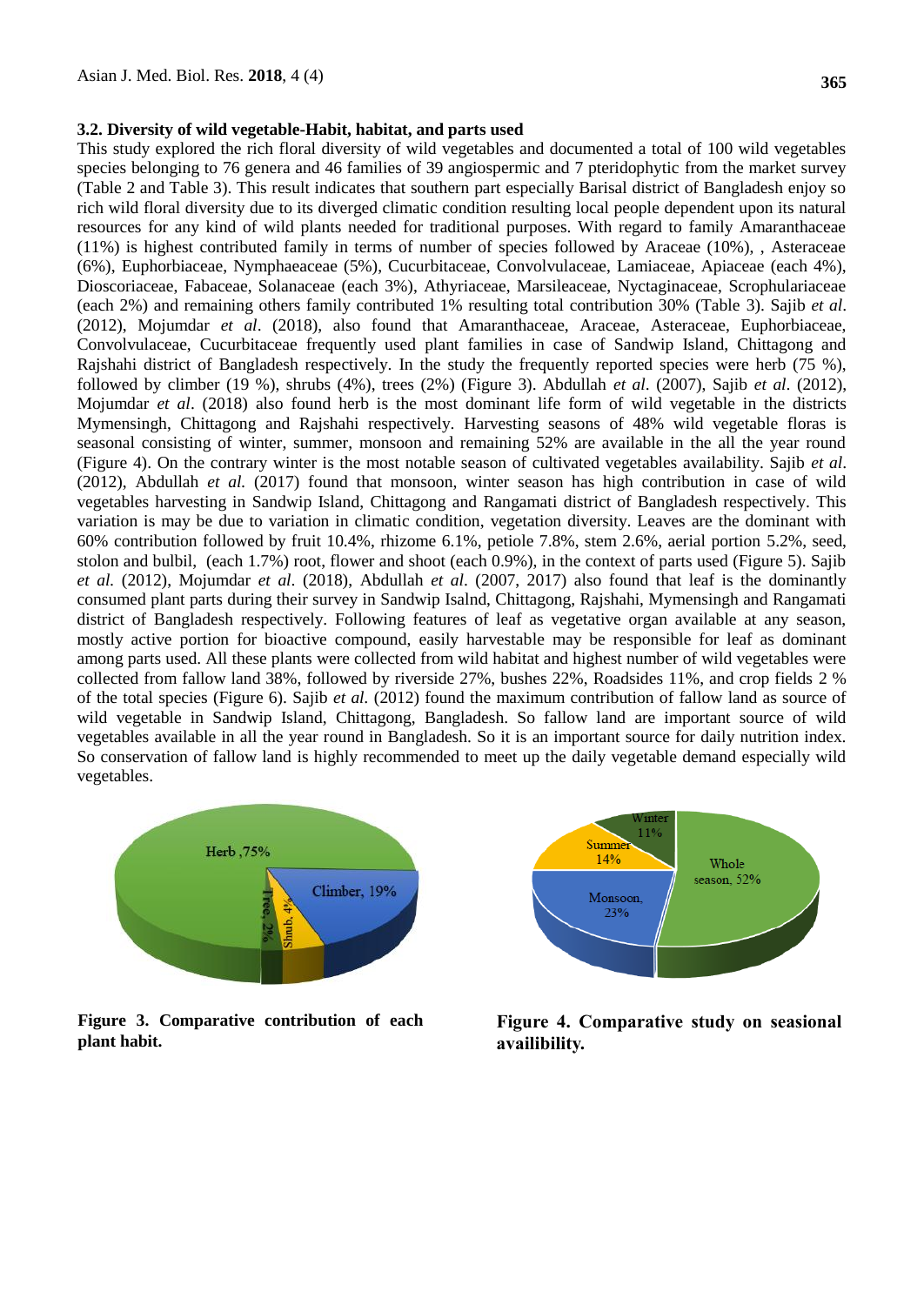

**Figure 5. Number and percentage of each parts used.**



**Figure 6. Comparative contribution of wild vegetables sources.**

## **3.3. Diversity of evaluation criteria- Taste, market potential and ethnomedicinal value, distribution, community status and use frequency**

Taste of 100 wild vegetable species documented from survey is classified into different categories with regard to various parameters. Among these categories taste of 54% wild vegetable is mostly preferred followed by commonly preferred (22%), preferred but not common (13%) and occasionally used (11%) with regard to taste. In the view of use frequency 51 % are widely used, followed by commonly used (21%), occasionally used (16 %) and rare used (12%) (Table 4). Wild vegetables that are in occasional and rare category with respect taste and use frequency respectively are bitter in taste and mostly used due to ethnomedicinial value. Ethnomedicinal contribution of 65 species are known and remaining 35 species are unknown (Table 4). Mercy *et al.* (2016), Mojumdar *et al*. (2018), Abdullah *et al*. (2007, 2017) also found that maximum of wild vegetables have ethnomedicinal, dietary and health benefits. Most of the wild vegetable (43%) are distributed in the most of the region whereas 24% are found in certain regions and 29% are in remote regions of study area. In point of community status 33% are abundant followed by 25% common and 42% rare (Table 4). Mojumdar *et al*. (2018) also found that maximum of wild vegetables are in rare category. Maximum of the wild vegetables groups that found in remote regions and rare with regard to distribution area and community status respectively are ethnomedicinally important. These findings collectively suggest that ethnomedicinally important wild vegetables are in critical situation in ecosystem. This may be due to over consumption, habitats disturbance by human and cattle, removal as weeds during tilling, reduction in habitat for over population growth. Market potentiality proportionately correlated with taste, ethnomedicinal value and use frequency but inversely correlated with distribution area, community status (Table 4).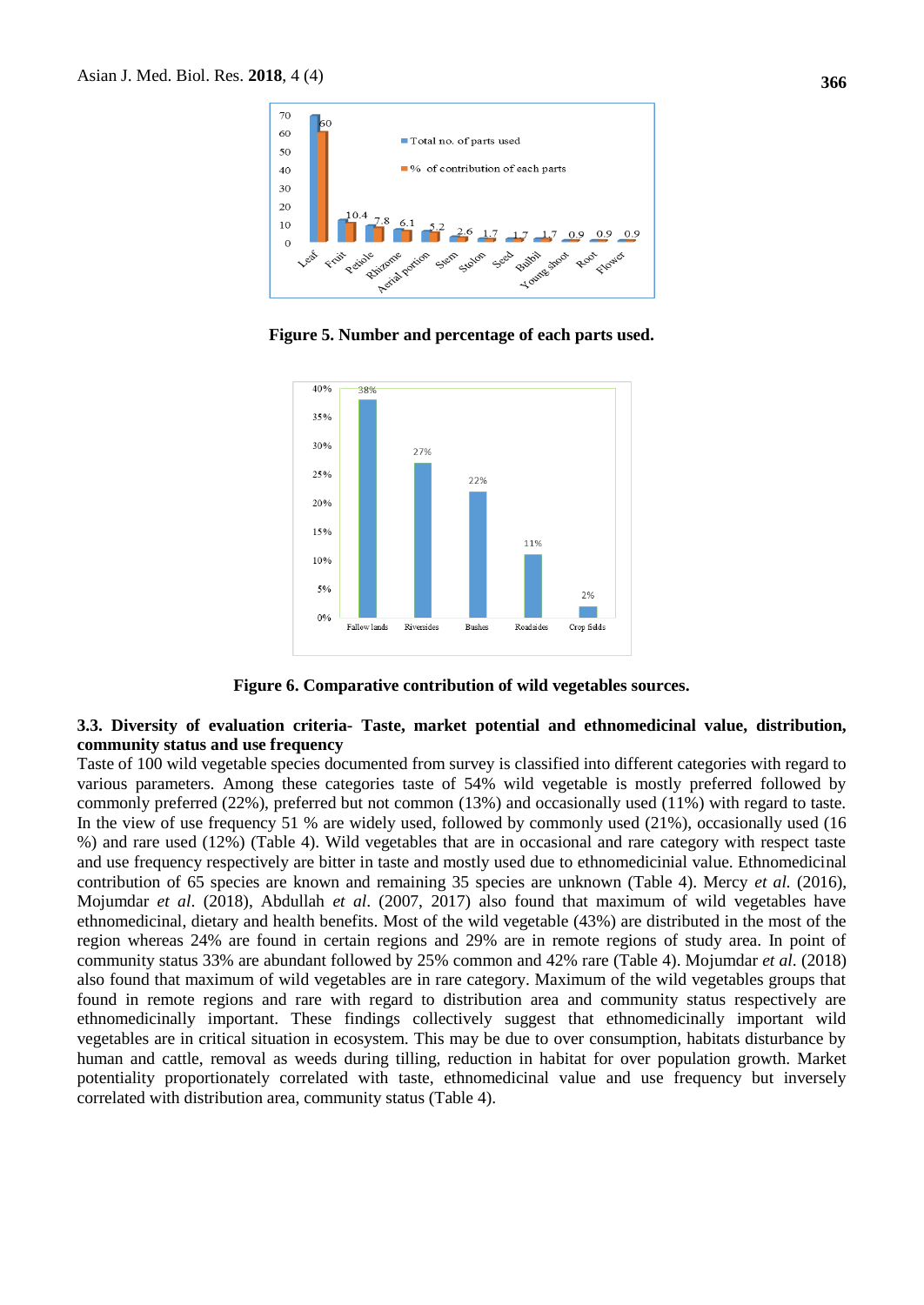|     | Local name              | Scientific name             | Family           | Habit       | Parts used             | <b>Availability</b> | Habitat     | Life form |
|-----|-------------------------|-----------------------------|------------------|-------------|------------------------|---------------------|-------------|-----------|
|     | Mukta jhuri             | Acalypha indica             | Euphorbiaceae    | <b>Herb</b> | Leaf                   | abundant            | Fallow land | Annual    |
| 2.  | Boch                    | Achorus calamus             | Acoraceae        | Herb        | Stem                   | common              | <b>Bush</b> | Perennial |
| 3.  | Apangshak               | Achyranthes aspera          | Amaranthaceae    | Herb        | Leaf                   | common              | Fallow land | Perennial |
| 4.  | Apang (Lal)             | Aerva sanguinolenta         | Amranthaceae     | Herb        | Leaf                   | Common              | Fallow land | Perennial |
| 5.  | Mankachu                | Alocasia macrorrhiza        | Araceae          | Herb        | Stem, Petiole          | Common              | Riverside   | Perennial |
| 6.  | Malanchashak*           | Alternanthera philoxeroides | Amaranthaceae    | Herb        | Leaf                   | Rare                | Fallow land | Perennial |
| 7.  | Sanchishak              | Alternanthera sessilis      | Amaranthaceae    | Herb        | Leaf                   | Rare                | Fallow land | Perennial |
| 8.  | Knoteshak*              | Amaranthus blitum           | Amaranthaceae    | Herb        | Leaf                   | abundant            | Fallow land | Perennial |
| 9.  | Knoteshak*              | Amaranthus dubius           | Amaranthaceae    | Herb        | Leaf                   | abundant            | Fallow land | Perennial |
| 10. | Knoteshak*              | Amaranthus lividus          | Amaranthaceae    | Herb        | Leaf                   | abundant            | Fallow land | Perennial |
| 11. | Bondatashak             | Amaranthus oleraccus        | Amaranthaceae    | Herb        | Leaf                   | abundant            | Fallow land | Perennial |
|     | 12. Katanotey           | Amaranthus spinosus         | Amaranthaceae    | Herb        | Leaf                   | abundant            | Fallow land | Perennial |
|     | 13. Knoteshak           | Amaranthus viridis          | Amaranthaceae    | Herb        | Leaf                   | abundant            | Fallow land | Perennial |
| 14. | Jongli ool              | Amorphophallus bulbifer     | Araceae          | Herb        | Petiole, Stem, Rhizome | Common              | Bush        | Annual    |
|     | 15. Dhekiashak          | Angiopteris evecta          | Angiopteridaceae | Herb        | Leaf                   | Common              | <b>Bush</b> | Perennial |
|     | 16. Shotomuli           | Asparagus racemosus         | Liliaceae        | Climber     | Aerial                 | Rare                | Riverside   | Perennial |
| 17. | Bramhishak              | Bacopa monniera             | Scrophulariaceae | Herb        | Leaf                   | Rare                | Roadside    | Annual    |
| 18. | Bansh*                  | Bambusa longispiculta       | Poaceae          | Shrub       | <b>Young Shoot</b>     | Common              | <b>Bush</b> | Perennial |
| 19. | Dhekiashak (boro)       | Blechnum orientale          | Blechnaceae      | Herb        | Leaf                   | Common              | <b>Bush</b> | Perennial |
| 20. | Purnonapa               | Boerhavia diffusa           | Nyctaginaceae    | Herb        | Leaf                   | Rare                | Fallow land | Perennial |
| 21. | Moushim <sup>*</sup>    | Canavalia gladiata          | Fabaceae         | Climber     | Fruit                  | Common              | <b>Bush</b> | Annual    |
|     | 22. Phuti               | Cardiospermum halicacabum   | Sapindaceae      | Herb        | Leaf                   | Common              | Fallow land | Annual    |
| 23. | Sonalu                  | Cassia fistula              | Caesalpiniaceae  | Tree        | Flower                 | Common              | Roadside    | Perennial |
| 24. | Morogjhutishak          | Celosia cristata            | Amaranthaceae    | Herb        | Leaf                   | Common              | Roadside    | Annual    |
| 25. | Thankuni                | Centella asiatica           | Apiaceae         | Herb        | Aerial portion         | abundant            | Fallow land | Perennial |
| 26. | Panidhekia              | Ceratopteris pteridiodes    | Parkeriaceae     | Herb        | Leaf                   | Common              | Riverside   | Perennial |
| 27. | Batuashak*              | Chenopodium album           | Chenopodiaceae   | Herb        | Leaf                   | Rare                | Crop field  | Annual    |
| 28. | Haraslata               | Cissus quadrangularis       | Vitaceae         | Herb        | Aerial portion         | Rare                | Fallow land | Perennial |
| 29. | Aporajita               | Clitoria ternatea           | Fabaceae         | Climber     | Leaf                   | Common              | Roadside    | Annual    |
|     | 30. Telakucha           | Coccinea cordifolia         | Cucurbitaceae    | Climber     | Leaf                   | abundant            | Bush        | Perennial |
| 31. | Kachu*                  | Colocasia esculenta         | Araceae          | Herb        | Aerial portion         | abundant            | Riverside   | Perennial |
| 32. | Kachu(boro)*            | Colocasia gigantea          | Araceae          | Herb        | Aerial portion         | abundant            | Fallow land | Perennial |
| 33. | Kanchirashak*           | Commelina benghalensis      | Commelinaceae    | Herb        | Leaf                   | Rare                | Fallow land | Perennial |
| 34. | Bagi pat                | Corchorus capsularis        | Tiliaceae        | Herb        | Leaf                   | Common              | Fallow land | Annual    |
|     | 35. Metey alu*          | Dioscorea alata             | Dioscoriaceae    | Climber     | Leaf, Rhizome, Bulbil  | Common              | <b>Bush</b> | Annual    |
| 36. | Gasalu*                 | Dioscorea bulbifera         | Dioscoriaceae    | Climber     | Leaf, Rhizome, Bulbil  | Common              | <b>Bush</b> | Annual    |
|     | 37. Kataalu             | Dioscorea pentaphylla       | Dioscoriaceae    | Climber     | Rhizome                | Common              | Bush        | Annual    |
| 38. | Dhekiashak*             | Diplazium esculentum        | Athyriaceae      | Herb        | Leaf                   | abundant            | Riverside   | Perennial |
| 39. | Dekhiashak <sup>*</sup> | Diplazium polypodioides     | Athyriaceae      | Herb        | Leaf                   | abundant            | Roadside    | Perennial |
| 40. | Bhirangrazshak          | Eclipta alba                | Asteraceae       | Herb        | Leaf                   | abundant            | Fallow land | Annual    |
| 41. | Helenchashak            | Enhydra fluctuans           | Asteraceae       | Herb        | Leaf                   | abundant            | Riverside   | Annual    |
|     | 42. Belatidhonia        | Eryngium foetidum           | Apiaceae         | Herb        | Leaf                   | abundant            | Fallow land | Perennial |

**Table 2. List of wild vegetable recorded from market survey.**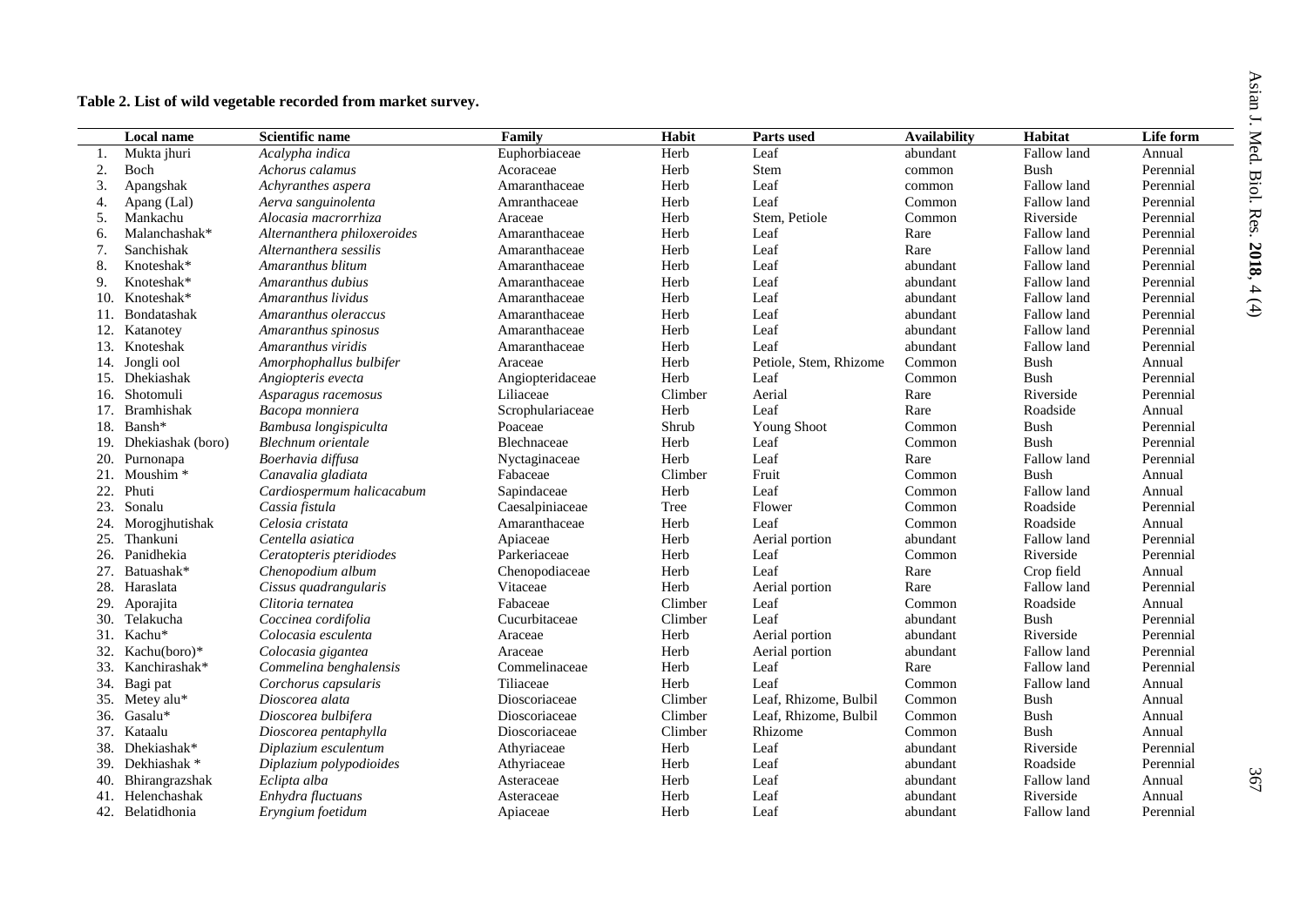|     | Local name       | <b>Scientific name</b>      | Family           | Habit   | Parts used       | <b>Availability</b> | Habitat     | Life form |
|-----|------------------|-----------------------------|------------------|---------|------------------|---------------------|-------------|-----------|
| 43. | Dudhia (Boro)    | Euphorbia hirta             | Euphorbiaceae    | Herb    | Leaf             | abundant            | Roadside    | Annual    |
| 44. | Dudhia (Soto)*   | Euphorbia orbiculata        | Euphorbiaceae    | Herb    | Leaf             | abundant            | Roadside    | Annual    |
| 45. | Makhna           | Euryale ferox               | Nymphaeaceae     | Herb    | Fruit            | Common              | Riverside   | Annual    |
| 46. | Jogdumur         | Ficus racemosa              | Moraceae         | Tree    | Fruit            | Common              | <b>Bush</b> | Perennial |
| 47. | Khirmoishak*     | Hibiscus sabdariffa         | Malvaceae        | Shrub   | Leaf             | abundant            | Fallow land | Perennial |
| 48. | Gimashak         | Hydrocotyle rotundifolia    | Apiaceae         | Climber | Leaf             | Common              | Fallow land | Annual    |
| 49. | Dudkalmi*        | Ipomoea alba                | Convolvulaceae   | Climber | Leaf             | abundant            | Riverside   | Perennial |
| 50. | Kalmishak*       | Ipomoea aquatica            | Convolvulaceae   | Climber | Leaf             | abundant            | Riverside   | Perennial |
| 51. | Bonkalmishak*    | Ipomoea maxima              | Convolvulaceae   | Climber | Leaf             | abundant            | Riverside   | Perennial |
| 52. | Lettuch          | Lactuca sativa              | Asteraceae       | Herb    | Leaf             | Common              | Fallow land | Annual    |
| 53. | Kata kachu       | Lasia spinosa               | Araceae          | Herb    | Rhizome, Petiole | Rare                | Bush        | Perennial |
| 54. | Dondokalas       | Leucas aspera               | Lamiaceae        | Herb    | Leaf             | Rare                | Fallow land | Annual    |
| 55. | Dondokoas (boro) | Leucas cephalotes           | Lamiaceae        | Herb    | Leaf             | Rare                | Crop field  | Annual    |
| 56. | Kesordam         | Ludwigia adscendens         | Onagraceae       | Herb    | Leaf             | abundant            | Riverside   | Perennial |
|     | 57. Kasava       | Manihot esculenta           | Euphorbiaceae    | Shrub   | Root             | Common              | <b>Bush</b> | Perennial |
| 58. | Susnishak        | Marsilea minuta             | Marsileaceae     | Herb    | Leaf             | abundant            | Riverside   | Annual    |
| 59. | Susnishak        | Marsilea quadrifolia        | Marsileaceae     | Herb    | Leaf             | abundant            | Riverside   | Annual    |
| 60. | Pudina           | Mentha sicata               | Lamiaceae        | Herb    | Leaf             | Common              | Fallow land | Annual    |
| 61. | Dhekiashak*      | Microlepia strigosoa        | Dennstaedtiaceae | Herb    | Leaf             | abundant            | Riverside   | Perennial |
| 62. | Refugeelata      | Mikania cordata             | Asteraceae       | Climber | Leaf             | abundant            | Roadside    | Perennial |
| 63. | Sondha shak*     | Mirabilis jalapa            | Nyctaginaceae    | Herb    | Leaf             | Common              | Fallow land | Annual    |
| 64. | Titakoralashak*  | Momordica charantia         | Cucurbitaceae    | Climber | Fruit. Leaf      | Common              | Roadside    | Annual    |
| 65. | Bonkakrol        | Momordica cochinchinensis   | Cucurbitaceae    | Climber | Leaf, Fruit      | Rare                | <b>Bush</b> | Annual    |
| 66. | Boro nokha *     | Monochoria hastata          | Pontederiaceae   | Herb    | Leaf             | Common              | Riverside   | Annual    |
| 67. | Padma            | Nelumbo nucifera            | Nelumbonaceae    | Herb    | Fruit            | Common              | Riverside   | Annual    |
| 68. | Shapla $(pink)*$ | Nymphaea capensis           | Nymphaeaceae     | Herb    | Petiole          | Common              | Riverside   | Perennial |
| 69. | Shapla (sada)    | Nymphaea nouchali           | Nymphaeaceae     | Herb    | Petiole          | Common              | Riverside   | Perennial |
| 70. | Shaluk           | Nymphaea pubescens          | Nymphaeaceae     | Herb    | Fruit            | Common              | Riverside   | Annual    |
| 71. | Shapla (Red)     | Nymphaea rubra              | Nymphaeaceae     | Herb    | Petiole          | Common              | Riverside   | Perennial |
| 72. | Tulsi            | Ocimum americanum           | Lamiaceae        | Herb    | Leaf             | abundant            | Riverside   | Annual    |
| 73. | Dudkalmi*        | Operculina turpethum        | Convolvulaceae   | Climber | Leaf             | abundant            | Fallow land | Perennial |
| 74. | Panikola *       | Ottelia alismoides          | Hydrocharitaceae | Herb    | Fruit            | Common              | Riverside   | Annual    |
| 75. | Aamrul           | Oxalis corniculata          | Oxalidaceae      | Herb    | Leaf             | abundant            | Riverside   | Annual    |
| 76. | Gandhashak       | Paederia foedtida           | Rubiaceae        | Herb    | Leaf             | Common              | <b>Bush</b> | Perennial |
|     | 77. Luchi shak * | Peperomia pellucida         | Piperaceae       | Herb    | Leaf             | Common              | Fallow land | Annual    |
|     | 78. Vuiamla      | Phyllanthus niruri          | Phyllanthaceae   | Herb    | Leaf             | abundant            | Fallow land | Annual    |
| 79. | Potka            | Physalis angulata           | Solanaceae       | Herb    | Leaf, Fruit      | abundant            | Fallow land | Annual    |
| 80. | Luniashak        | Portulaca oleracea          | Portulaceae      | Herb    | Leaf             | Rare                | Fallow land | Annual    |
| 81. | Shamtorkari*     | Psophocarpus tetragonolobus | Fabaceae         | Climber | Fruit            | Common              | <b>Bush</b> | Annual    |
| 82. | Dhekiashak*      | Pteris cretica              | Pteridaceae      | Herb    | Leaf             | abundant            | <b>Bush</b> | Perennial |
| 83. | Veron            | Ricinus communis            | Euphorbiaceae    | Shrub   | Seed kernel      | Rare                | Riverside   | Annual    |
|     | 84. Bon palong   | Rumex dentatus              | Polygonaceae     | Herb    | Leaf             | Common              | Fallow land | Perennial |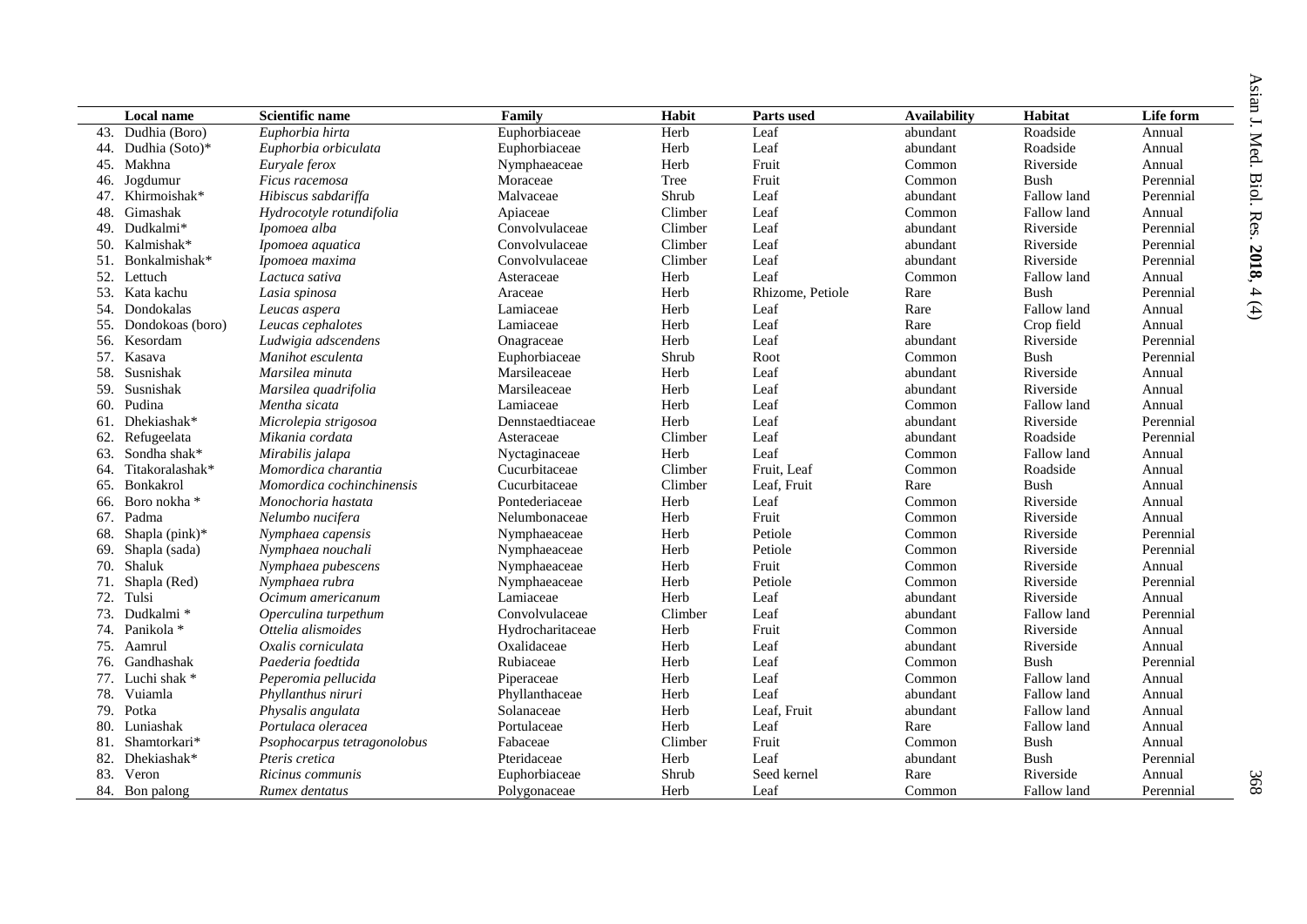| Local name                    | Scientific name            | Family           | Habit   | <b>Parts used</b>     | <b>Availability</b> | Habitat     | Life form |
|-------------------------------|----------------------------|------------------|---------|-----------------------|---------------------|-------------|-----------|
| Bondhone<br>85.               | Scoparia dulcis            | Scrophulariaceae | Herb    | Leaf                  | abundant            | Fallow land | Annual    |
| Nuntashak <sup>*</sup><br>86. | Sesuvium portulacastrum    | Aizoaceae        | Herb    | Leaf                  | Rare                | Fallow land | Perennial |
| Titbegun *<br>87.             | Solanum indicum            | Solanaceae       | Herb    | Leaf                  | abundant            | Bush        | Annual    |
| Makai<br>88.                  | Solanum nigram             | Solanaceae       | Herb    | Leaf                  | abundant            | Fallow land | Annual    |
| Nakfulshak*<br>-89.           | Spilanthes calva           | Asteraceae       | Climber | Leaf                  | abundant            | Fallow land | Annual    |
| Gulonchoshak<br>90.           | Tinospora cordifolia       | Menispermaceae   | Climber | Leaf                  | Common              | Bush        | Perennial |
| Randhuni<br>91.               | Trachyspermum roxburghiana | Apiaceae         | Herb    | Leaf                  | abundant            | Bush        | Annual    |
| Paniphal<br>92.               | Trapa natans               | Lythraceae       | Herb    | Fruit                 | Common              | Riverside   | Annual    |
| 93.<br>Hogla                  | Typha angustata            | Typhaceae        | Herb    | Seed                  | Common              | Riverside   | Perennial |
| Ghetkachu<br>94.              | Typhonium trilobatum       | Araceae          | Herb    | Aerial portion        | abundant            | Roadside    | Annual    |
| 95.<br>Ghagra                 | Xanthomonas strumarium     | Asteraceae       | Herb    | Leaf                  | Common              | Roadside    | Annual    |
| Malbikachu *<br>96.           | Xanthosoma atrovirens      | Araceae          | Herb    | Petiole, Rhizome      | abundant            | Bush        | Perennial |
| Mukhikachu *<br>97.           | Xanthosoma sagittifolium   | Araceae          | Herb    | Petiole, Stolon       | Common              | Fallow land | Perennial |
| Dudkachu<br>98.               | Xanthosoma violaceum       | Araceae          | Herb    | Rhizome               | Common              | Fallow land | Perennial |
| Kalakachu *<br>99.            | Xanthosoma violaceum       | Araceae          | Herb    | Stolon, Leaf, Petiole | Common              | Riverside   | Perennial |
| 100. Rakhalsosa               | Zehneria scabra            | Cucurbitaceae    | Climber | Fruit                 | abundant            | Bush        | Annual    |

# **Table 3. Comparative study of wild vegetable with respect family, genus and species.**

| Name of plant family | No. of floral genera | No. of floral species | Name of plant family | No. of floral genera | No. of floral species |
|----------------------|----------------------|-----------------------|----------------------|----------------------|-----------------------|
| Araceae              |                      | 10                    | Angiopteridacea      |                      |                       |
| Asteraceae           |                      |                       | Liliaceae            |                      |                       |
| Amaranthaceae        |                      |                       | Acoraceae            |                      |                       |
| Euphorbiaceae        |                      |                       | Caesalpiniaceae      |                      |                       |
| Apiaceae             |                      |                       | Commelinaceae        |                      |                       |
| Lamiaceae            |                      |                       | Vitaceae             |                      |                       |
| Cucurbitaceae        |                      |                       | Parkeriaceae         |                      |                       |
| Fabaceae             |                      |                       | Moraceae             |                      |                       |
| Nymphaeaceae         |                      |                       | Blechnaceae          |                      |                       |
| Convolvulaceae       |                      |                       | Chenopodiaceae       |                      |                       |
| Solanaceae           |                      |                       | Onagraceae           |                      |                       |
| Nyctaginaceae        |                      |                       | Pteridaceae          |                      |                       |
| Dioscoriaceae        |                      |                       | Tiliaceae            |                      |                       |
| Athyriaceae          |                      |                       | Dennstaedtiaceae     |                      |                       |
| Marsileaceae         |                      |                       | Hydrocharitaceae     |                      |                       |
| Scrophulariaceae     |                      |                       | Rubiaceae            |                      |                       |
| Portulaceae          |                      |                       | Oxalidaceae          |                      |                       |
| Lythraceae           |                      |                       | Poaceae              |                      |                       |
| Aizoaceae            |                      |                       | Typhaceae            |                      |                       |
| Pontederiaceae       |                      |                       | Piperaceae           |                      |                       |
| Nelumbonaceae        |                      |                       | Menispermaceae       |                      |                       |
| Malvaceae            |                      |                       | Sapindaceae          |                      |                       |
| Phyllanthaceae       |                      |                       | Polygonaceae         |                      |                       |

369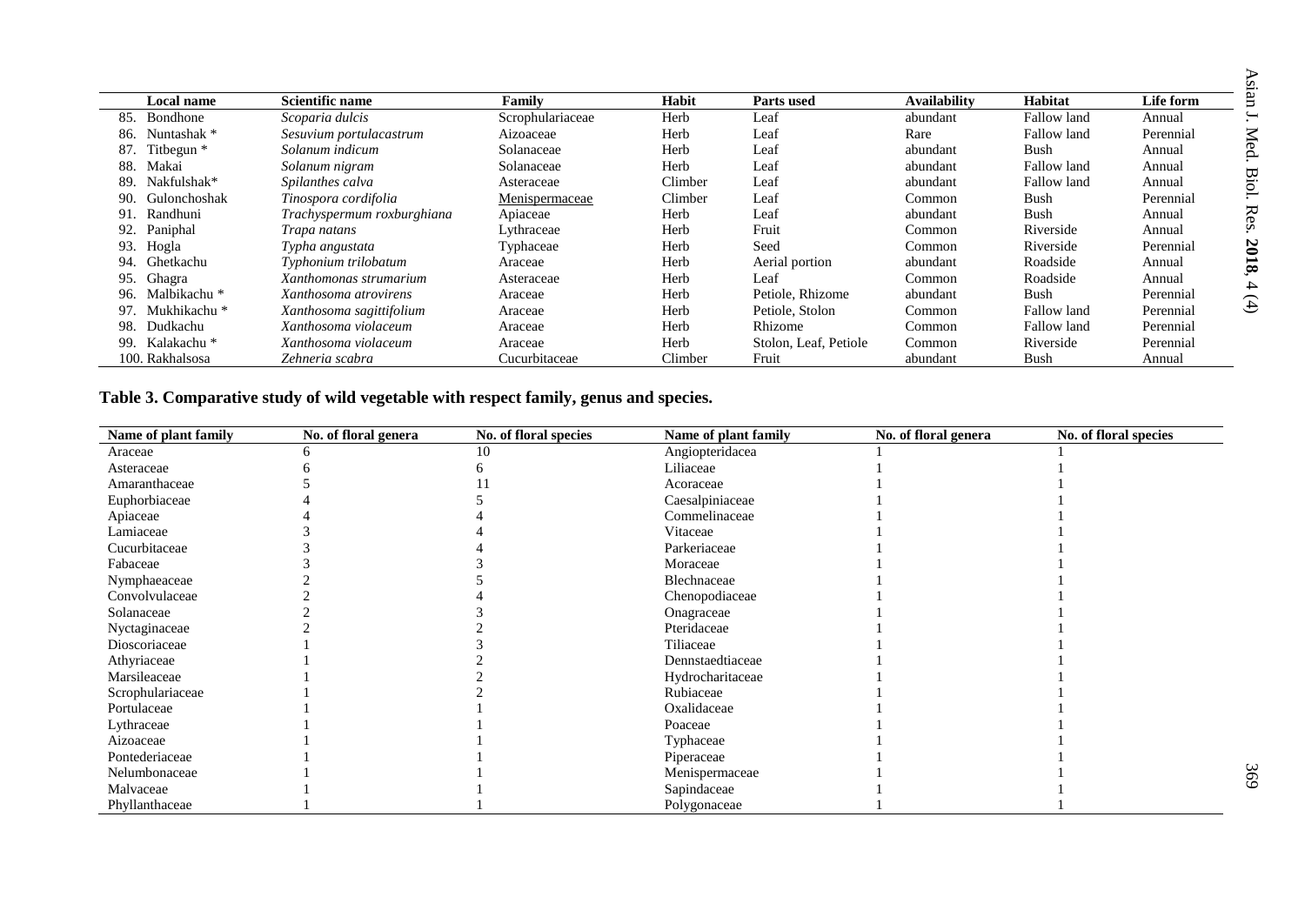| Serial no | <b>Evaluation</b>    | Sub-criteria             | <b>Assignment score</b> | <b>Correlation with</b> |
|-----------|----------------------|--------------------------|-------------------------|-------------------------|
|           | parameter            |                          | $(\%)$                  | market potentiality     |
| 1.        | Taste                | Most preferred           | 54%                     | High                    |
|           |                      | Commonly preferred       | 22%                     | High                    |
|           |                      | Preferred but not common | 13%                     | General                 |
|           |                      | Occasionally used        | 11%                     | Low                     |
| 2.        | Ethnomedicinal value | Known                    | 65%                     | High                    |
|           |                      | Unknown                  | 35%                     | Low                     |
| 3.        | Use frequency        | Widely used              | 51%                     | High                    |
|           |                      | Commonly used            | 21%                     | General                 |
|           |                      | Occasionally used        | 16%                     | General                 |
|           |                      | Rare used                | 12%                     | Low                     |
| 4.        | Distribution area    | Most region              | 43%                     | General                 |
|           |                      | Certain region           | 24%                     | High                    |
|           |                      | Remote region            | 29%                     | High                    |
| 5.        | Community status     | Abundant                 | 33%                     | General                 |
|           |                      | Common                   | 25%                     | General                 |
|           |                      | Rare                     | 42%                     | High                    |

### **Table 4. Diversity among evaluation criteria.**

## **4. Conclusions**

This is the first market survey on wild vegetables consumed by the local people of Barisal district. The findings is consistent with other authors findings with regard to parts used, ethnomedicinal value, gender involvement, plant habits and habitats, but partially consistent with regard to name of mostly contributed family, seasonal availability. The study revealed that the local inhabitants of this district has wide knowledge on consumption of wild vegetables. As a result local people of this district consume a plenty of wild vegetables and amazing news is that surplus wild vegetables are also being marketed in metropolitan city markets. Another surprising news is that some family totally depend upon vegetables available around their homestead flora and maximum portion of these vegetables are wild. Documentation and preservation of wild vegetables knowledge is not only indispensable for the communities, but also valuable for scientific studies for sustainable uses. Further agronomical investigations on these wild vegetables is greatly needed in this regard. Our findings could provide baseline data to explore alternative vegetables from this district by agriculturists to meet up increasing demand of future generation and attention to conservation policy maker to manage these natural resources from overexploitation and degradation.

### **Acknowledgements**

The author acknowledged the University of Barisal authority for management support for this study. The author also grateful to local wild vegetable sellers (informants) of Barisal district for contribution in the data collection process.

### **Conflict of interest**

None to declare.

## **References**

- Abdullah MR, MJ Uddin, S Sultana and MH Rashid, 2007. Biodiversity of leafy vegetables in two villages of sadar upazilla of Mymensingh district. J. Bangladesh Soc. Agric. Sci. Technol., 4: 131-134.
- Abdullah MR, ME Haque, MM Rahman and MSA Fakir, 2017. Diversity of Traditional Leafy Vegetables in Two Villages of 'Kaptai' Reserve Forest, 'Rangamati', Bangladesh. Journal of Agroecology and Natural Resource Management, 4: 203-207.
- Ahmed ZU, ZNT Begum, MA Hassan, M Khondker, SMH Kabir, M Ahmad, ATA Ahmed, AKA Rahman and EU Haque, 2007-2009. Encyclopedia of Flora and Fauna of Bangladesh, Vols. 7-12. Asiatic Society of Bangladesh, Dhaka.
- Alexiades MN, 1996. Selected Guidelines for Ethnobotanical Research: A Field Manual, The New York Botanical Garden, New York. pp. 305.
- Baro D, S Baruah and SK Borthukar, 2015. Documentation on wild vegetables of Basaka district, BTAD (Assam). Archives of Applied Science Research, **7**: 19-27.
- Bista DB, 2004. People of Nepal. Ratna Pustak Bhandar, Kathamandu.